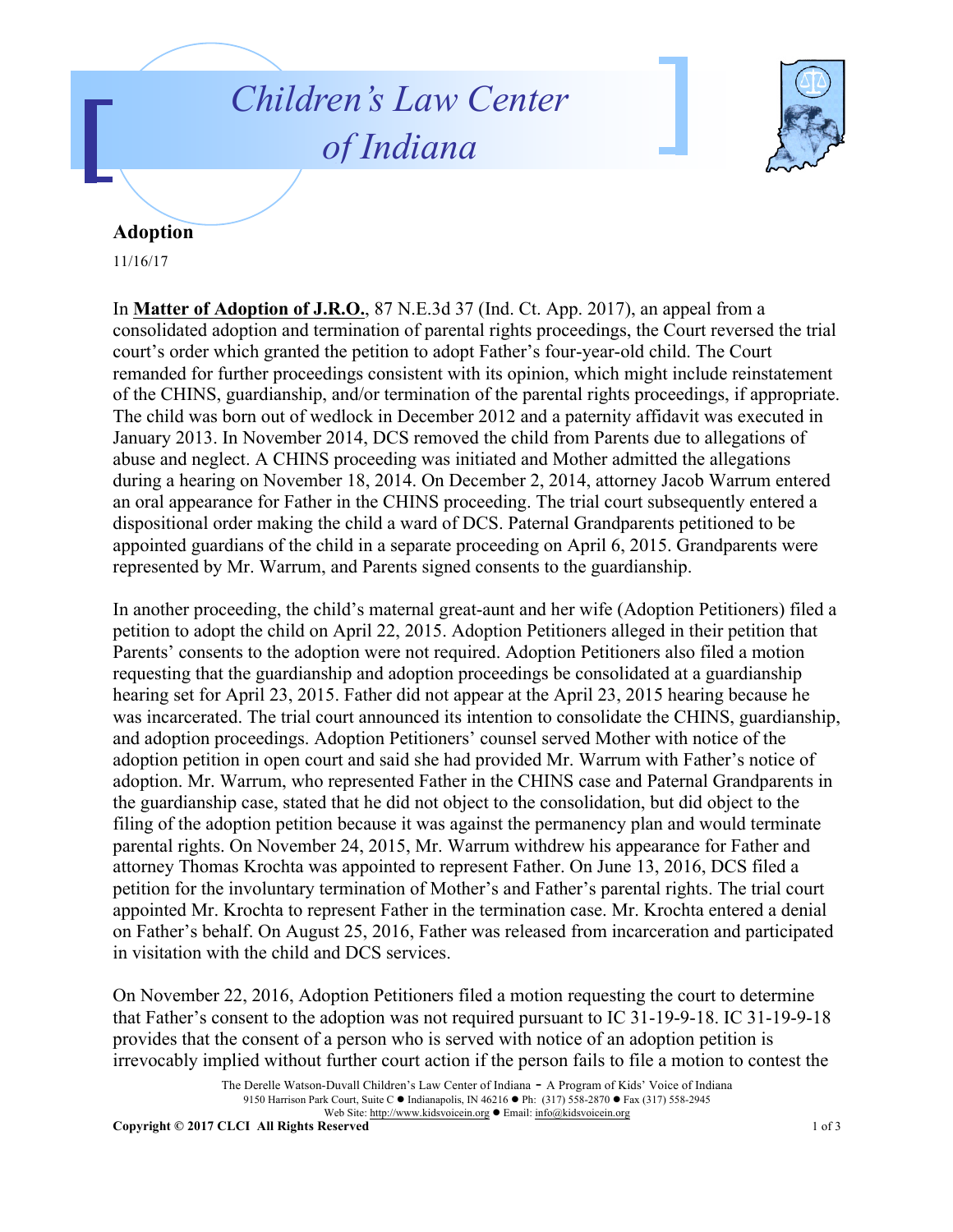adoption as required under IC 31-19-10 not later than thirty days after service of the notice of adoption. A consolidated hearing on the adoption and termination proceedings was held on November 23, 2016. The trial court heard argument on the consent motion, and agreed with Adoption Petitioners' counsel that Father's consent to the adoption was irrevocably implied because he did not file a written motion to contest the adoption. The court vacated the termination hearing and scheduled the final adoption hearing. The final adoption hearing was held on May 18, 2017 and the trial court granted the adoption petition, thereby effectively closing the CHINS, guardianship, and termination cases. Father appealed the adoption decree and the closure of the termination case without a final hearing. The Court consolidated Father's appeals from the adoption and termination cases.

**The Court held the trial court erred when it concluded that Father's consent to the adoption was irrevocably implied because he did not file a written motion to contest the adoption.** Id. at 43. The Court noted that whether Father was required to file a written motion to contest the adoption in order to preserve his ability to contest the adoption was an issue of first impression. Id. at 42. The Court said this issue required the Court to interpret IC 31-19-9-18, which provides in pertinent part that "[t]he consent of a person who is served with notice...to adoption is irrevocably implied without further court action if the person…fails to file a motion to contest the adoption…not later than thirty (30) days after service of notice…." Quoting In re J.W., Jr., 27 N.E.3d 1185, 1189 (Ind. Ct. App. 2015), *trans. denied*, the Court explained: (1) "[s]tatutory interpretation is a question of law and is reviewed de novo, or without deference to the trial court's interpretation"; (2) when interpreting a statute, the Court independently reviews its meaning and applies it to the facts of the case; (3) if a statute is susceptible of only one meaning, the Court will give the statute its clear and plain meaning; (4) if a statute is susceptible of multiple interpretations, "[the Court] must try to ascertain the legislature's intent and interpret the statute so as to effectuate that intent"; (5) the Court "presume[s] the legislature intended logical application of the language used in the statute, so as to avoid unjust or absurd results"; (6) the Court must consider not only what the statute says but what it does not say. J.R.O. at 42.

The Court first observed that a motion may be either written or oral and that oral motions may be filed (multiple citations omitted). Id. The Court further observed that IC 31-19-9-18 does not specifically require the filing of a written motion and that the legislature knows how to require a written motion when it wants to do so. Id. For examples of statutes which require written motions, the Court looked to IC 4-21.5-3-24(b) [statute on administrative default or dismissal requires party to file a *written motion*], IC 31-37-22-11(b) [statute on vacating delinquency adjudication requires trafficked child or person acting on child's behalf to file a *written motion*], and IC 35-41-3-11(c) [statute requires defendant claiming use of justifiable force to file a *written motion*] (emphasis in opinion). Id. at 42-43.

The Court noted the legislature chose not to require the filing of a written motion to contest an adoption in IC 31-19-9-18, and the Court "will not read into a statute that which is not the expressed intent of the legislature." Allen v. Allen, 54 N.E.3d 344, 347 (Ind. 2016). J.R.O. at 43. The Court also observed it has often held that where the purpose of a rule is satisfied, the Court will not elevate form over substance. Id. at 43. The Court held that the purpose of IC 31-19-9-18